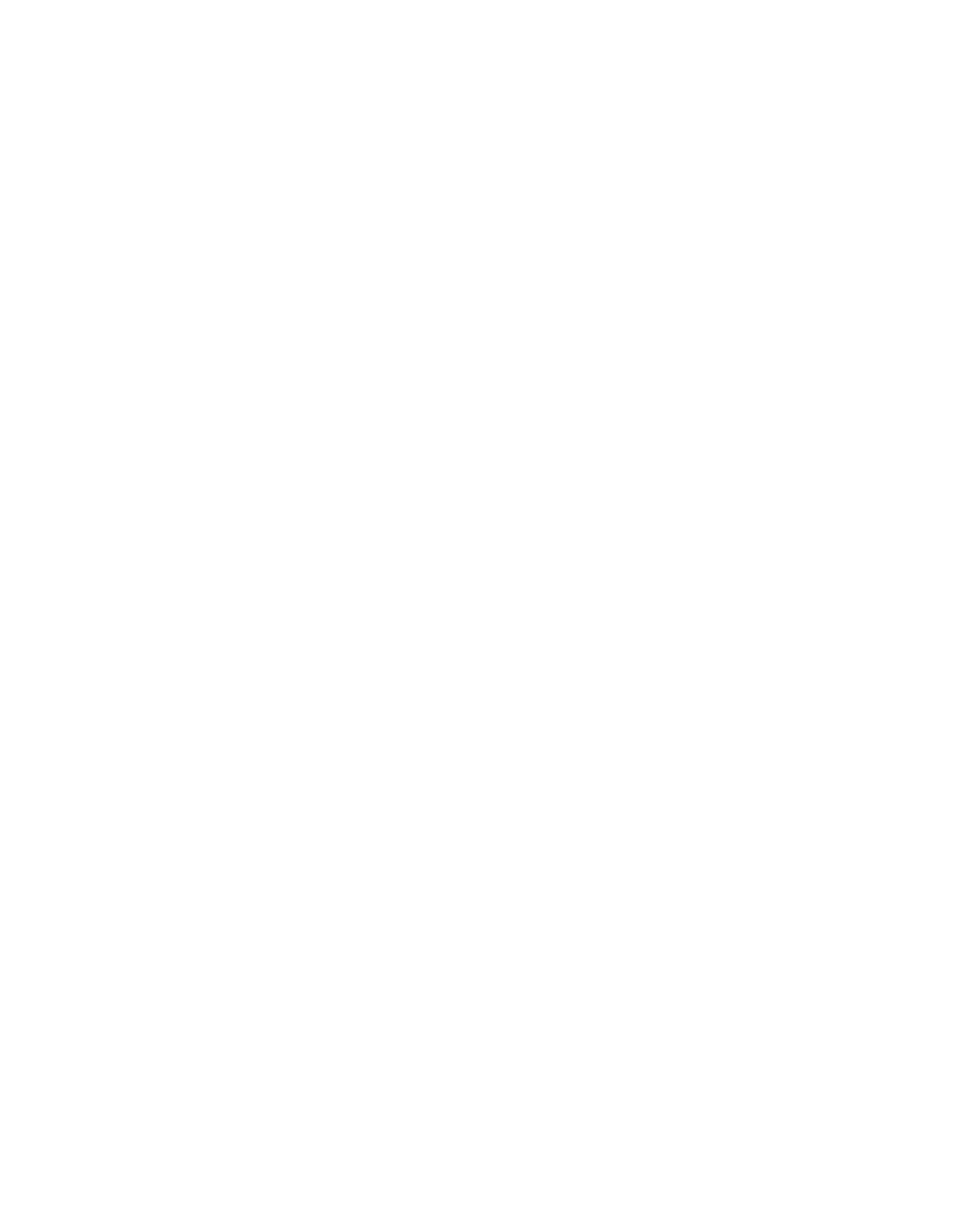|         | <b>Outlaw Midgets</b> |          |
|---------|-----------------------|----------|
| Van May |                       | 7/4/1984 |

| <b>ARDC Midgets</b>         |           |  |
|-----------------------------|-----------|--|
| Dutch Schaeffer             | 7/24/1965 |  |
| <b>Bob Courtwright</b>      | 7/16/1966 |  |
| Hank Rogers Jr              | 7/29/1972 |  |
| <b>Jimmy Kirk</b>           | 7/20/1974 |  |
| Van May                     | 9/13/1975 |  |
| Van May                     | 5/30/1977 |  |
| Leigh Earnshaw Jr           | 4/19/1980 |  |
| <b>Jay Myers</b>            | 7/26/1980 |  |
| Lou Cicconi Jr              | 4/30/1994 |  |
| Doug Craig                  | 4/22/1995 |  |
| Doug Craig                  | 7/1/1995  |  |
| Lou Cicconi Jr              | 4/20/1996 |  |
| Lou Cicconi Jr              | 7/3/1996  |  |
| Ed Stimely Jr               | 8/10/1996 |  |
| Mike Roselli Jr             | 4/19/1997 |  |
| Mark Freeland               | 7/5/1997  |  |
| <b>Tim Dietz</b>            | 8/23/1997 |  |
| Mark Freeland               | 9/13/1997 |  |
| Johnny Heydenreich          | 4/18/1998 |  |
| Ed Stimely Jr               | 8/22/1998 |  |
| <b>Walt Stearly</b>         | 9/12/1998 |  |
| Bryan Kobylarz              | 4/15/1999 |  |
| Mark Freeland               | 8/21/1999 |  |
| Ray Bull                    | 9/11/1999 |  |
| Bryan Kobylarz              | 4/15/2000 |  |
| Ed Stimely Jr               | 8/19/2000 |  |
| Ray Bull                    | 4/14/2001 |  |
| <b>Tim Dietz</b>            | 6/30/2001 |  |
| Mark Freeland               | 8/18/2001 |  |
| Rain                        | 4/13/2002 |  |
| <b>Steve Buckwalter</b>     | 7/6/2002  |  |
| Ed Stimely Jr               | 8/17/2002 |  |
| Ray Bull                    | 4/26/2003 |  |
| Ray Bull                    | 5/1/2004  |  |
| Mike Miller                 | 5/1/2004  |  |
| Steve Buckwalter (wingless) | 8/20/2005 |  |
| Ray Bull (winged)           | 8/20/2005 |  |
| Drew Heistand               | 6/13/2009 |  |
| Eric Heydenreich            | 6/2/2010  |  |
| Alex Bright                 | 8/16/2014 |  |
| Steve Drevicki              | 7/18/2020 |  |
| <b>Steve Buckwalter</b>     | 6/5/2021  |  |
| Jeff Champagne              | 6/4/2022  |  |